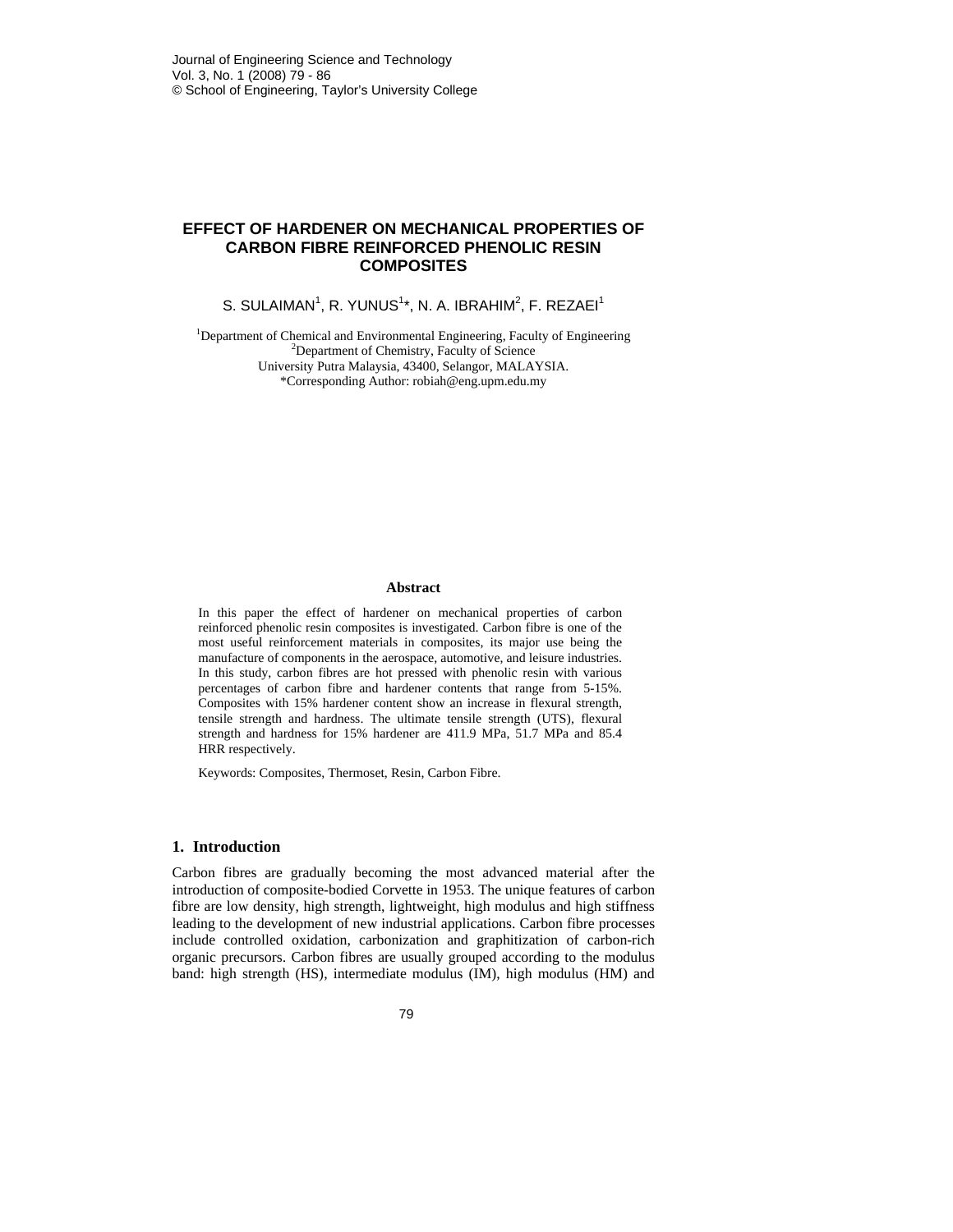#### 80 *S. Sulaiman et al*

ultra high modulus (UHM). In 1993, the United States consumption of carbon fibres was 2.8 million kg per year [2].

Carbon fibres are commonly used in the following sectors: (1) High technology areas including aerospace and nuclear engineering; (2) General engineering and transportation sector, including engineering components such as bearing, gears, cams, fan blades and automobile bodies; (3) Sporting goods such as golf clubs and bicycles [9].

Phenolic resins are the oldest synthetic polymers used commercially around the beginning of the 20th century. These thermoset resins have typically been cured at high temperatures (140-180°C) and usually high pressures. Commonly, phenolic resin is used in a broad range of applications such as paints, adhesives, and composites. There are two types of phenolic resin, the resole type and the novolac type, depending on the method of synthesis and the catalysts used. Phenolic resin provides intermolecular hydrogen bonding as a domain driving force to interact with hydroxyl, carbonyl, amide, ester, and other hydrogenbonding functional groups [1].

Hexamine, also called hexamethylenetetramine or methenamine (INN), is a heterocyclic organic compound that can be prepared by reacting formaldehyde and ammonia. Important area for use of hexamine is in the production of powdery or liquid preparations of phenolic resins and phenolic resin moulding compounds, where hexamine is added as a hardening component. These phenolic resins are used as binders, in brake and clutch linings, abrasive products, non-woven textiles, formed parts produced by moulding processes, and fireproof materials [11]. This paper discusses the effect of hardener on mechanical properties of carbon fibre reinforced phenolic resin composites.

### **2. Material and Experimental Methods**

Carbon fibre of type 12 K was used to produce carbon composites. The volume fraction of long carbon fibre was 40 percent. Phenolic resin was used as a matrix and hexamine as the hardener. The hardener was also varied from 5-15%. Figure 1 illustrates the chemical structure of the hexamine. Phenolic resin was supplied by Satya Cashew Chemicals, India. The mixture were hot pressed under a pressure which varies between  $100-150 \text{ kg/cm}^3$  and temperature between 150-200°C. The composites were then post cured for 8 hours at 230°C. Figure 4.2 shows the flow diagram of carbon fibre reinforced phenolic resin composites preparation by impregnation method.



**Fig. 1. Chemical Structures of the Hexamine-Hardener.**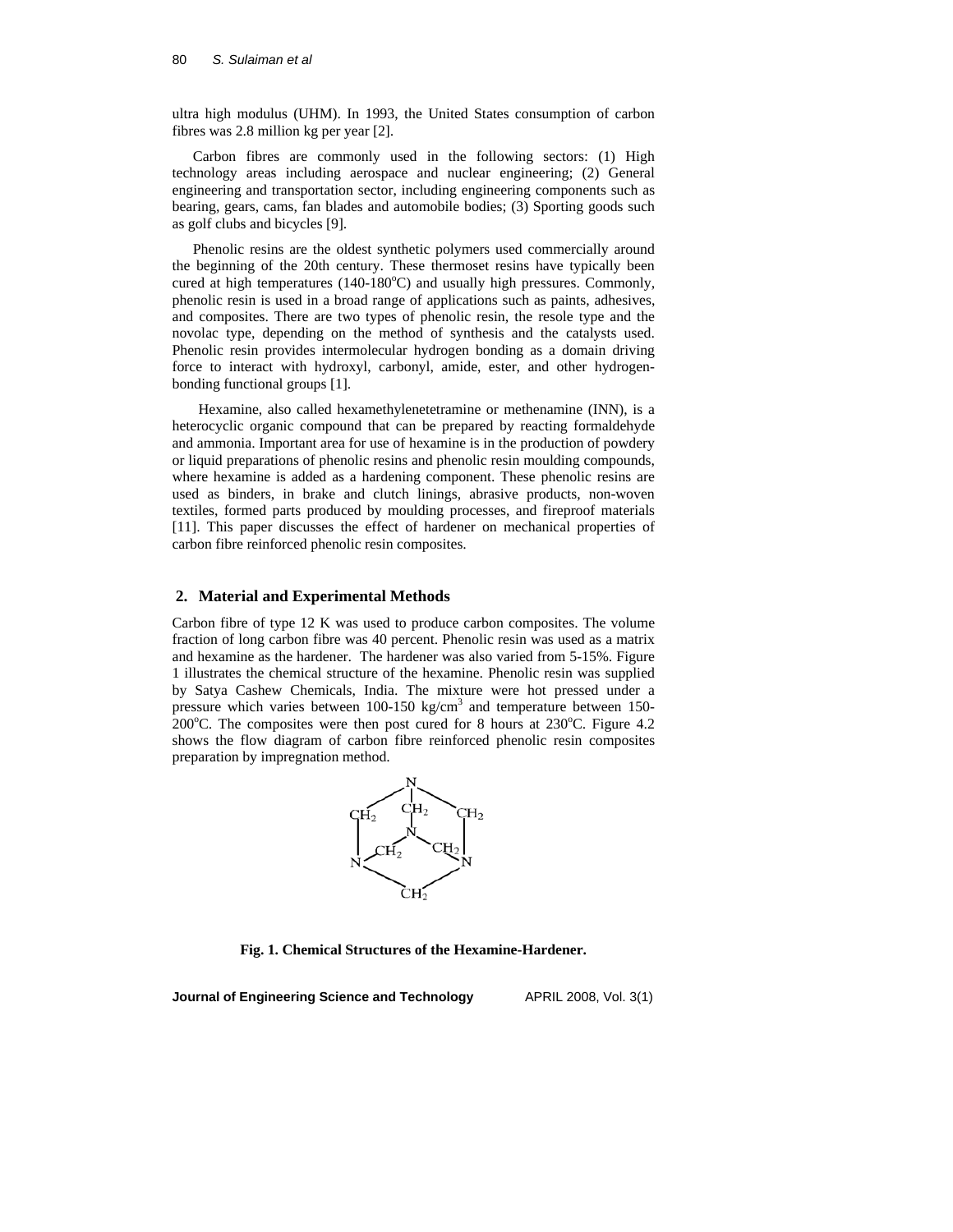The mechanical tests were carried out to obtain the best amount of hardener for the composites. The tests that were carried out are flexural, tensile and hardness tests.



**Fig. 2. Flow diagram of composites preparation by impregnation [4].** 

# **2.1 Tensile test**

The specimens were cut from the samples in accordance to the ASTM D638-type 5. Tensile tests were carried out using INSTRON Universal Testing Machine 5566, under a load cell of 1kN. The gauge length was marked at 10 mm. The crosshead speed was set to 5mm/min and the grip distance was set to 45mm. Seven specimens were used and the average of five results was taken as the value.

#### **2.2 Flexural test**

The flexural strength and modulus of the composites were measured by threepoint bending test based on ASTM D790. Samples for these tests were in a size of 124mm x 12mm x 3mm. An INSTRON Universal Testing Machine 5566 was operated at a crosshead speed of 3mm/min with a support span of 70mm.

### **2.3 Hardness test**

A Rockwell hardness tester (Mitutoya ATK-600) was used to measure the hardness of each sample under a load of 60kg (HRR) following ASTM D 785 standard method. The diameter of the ball shaped indenter was 12.7 mm (1/2 inch). Seven specimens were used and the average of five results was taken as the final value.

#### **3. Results and Discussions**

### **3.1 Tensile test**

Ultimate tensile strength (UTS) is a measure of stress applied to a specimen until failure (break). In this study, three different percentages of hardener, namely, 5, 10 and 15% were used to obtain the best formulation for composites with 40%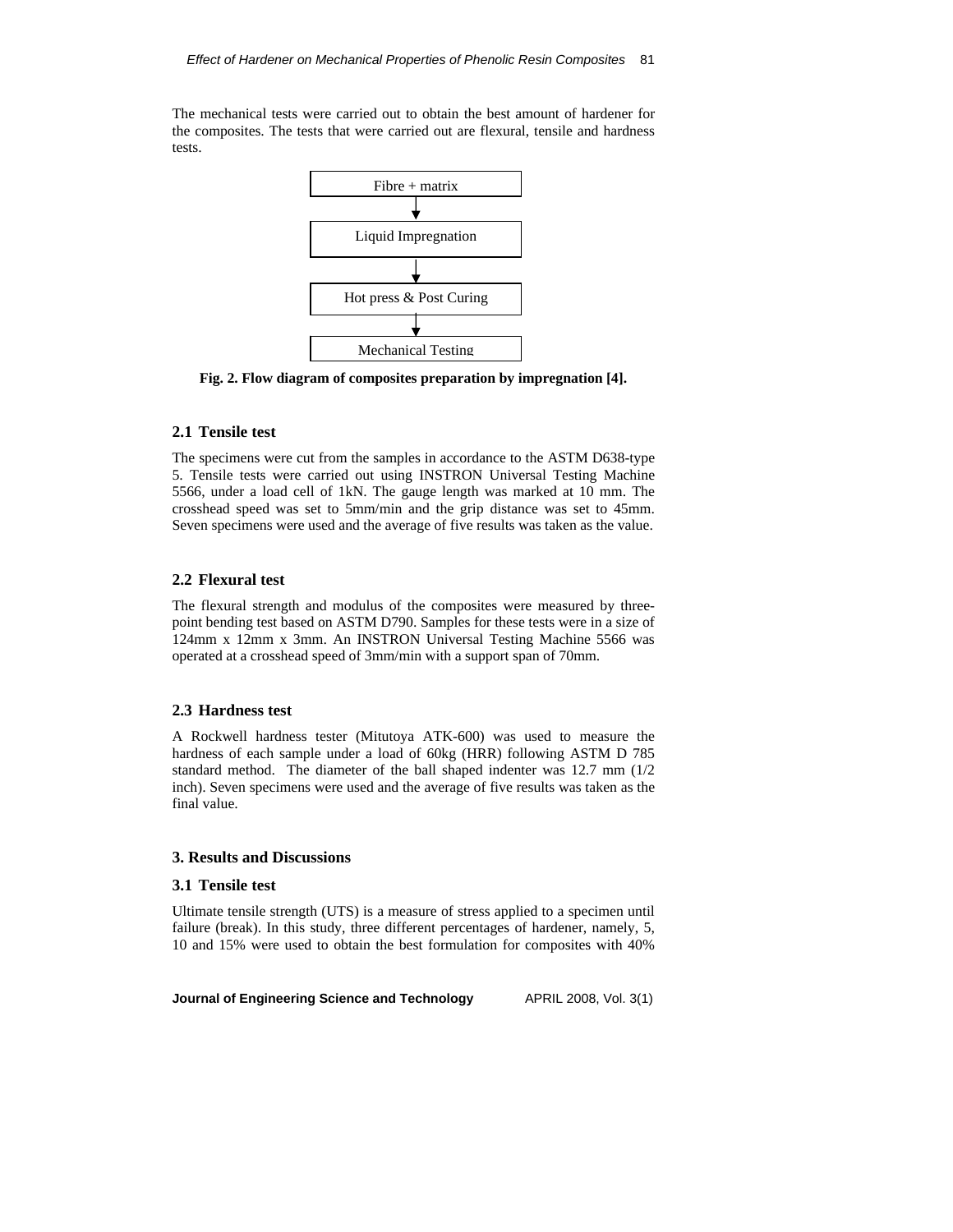#### 82 *S. Sulaiman et al*

carbon fibre loading. The effect of hardener on tensile strength is shown in Figure 3. as shown in this Figure, the maximum strength achieved by using 15% hardener compared to composites with 10% and 5% hardener. The UTS value for 15% hardener is 412 MPa and this value decreases to 349 MPa (10% HR) before decreasing proportionally with the decreasing in percentages of hardener to 310 MPa for 5% hardener. The curing reaction of thermosetting resins leads to a cross-linking network after chemical reaction with an appropriate curing agent (hardener). During curing process, a multiple complex chemical and physical changes occur as the material changes from a viscous liquid to a hard solid [5]. It is also known that modulus and strength increases with degree of cross-linking and molecular weight [8]. The presence of hardener enhances the cross linking thus increases the tensile strength.

The usage of long fibres in the composites, had also affected the strength. Long fibre-reinforced laminates are important because of its high strength and stiffness. It is also generally accepted that good mechanical properties of the composites largely depend on the fibre-matrix and or the fibre-matrix-filler interfacial adhesion, since the load transfer from the matrix to the fibres would require a good bonding at the interface. This verifies the results obtained from this experiment, where 15% of hardener improves the mechanical properties. Therefore, increase in hardener also increased the strength and modulus as shown both in Figure 3 and Figure 4 [6].



**Fig. 3. Effect of Hardener on Tensile Strength.**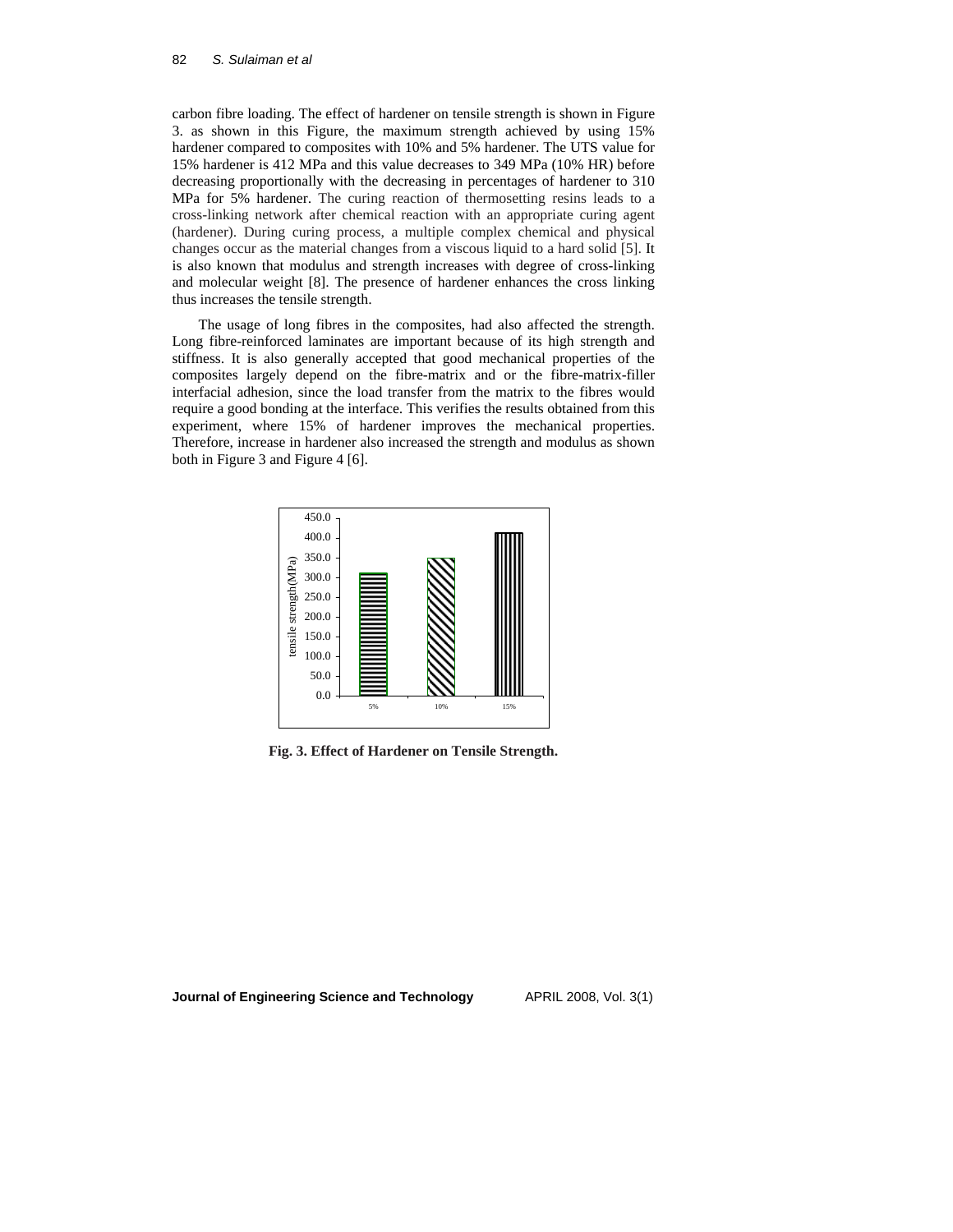

**Fig. 4. Effect of Hardener on Tensile Modulus.** 

# **3.2 Flexural test**

Flexural strength is the stress on the surface of the specimens which should be accompanied by the breaking of the specimen. Three-point test is designed for materials that break at relatively small deflection [4]. Figure 5 shows that at 40% fibre loading, the flexural strength increases as the amount of hardener increases in the composites. The strength of composites increases with hardener content, namely, 29.7 MPa, 50.2 MPa and 51.7 MPa for 5%, 10% and 15% respectively. Similarly, as the amount of hardener increases the cross links between the resin and the fibres are enhanced, thus contribute to a better flexural strength.



**Fig. 5. Effect of Hardener on Flexural Strength.**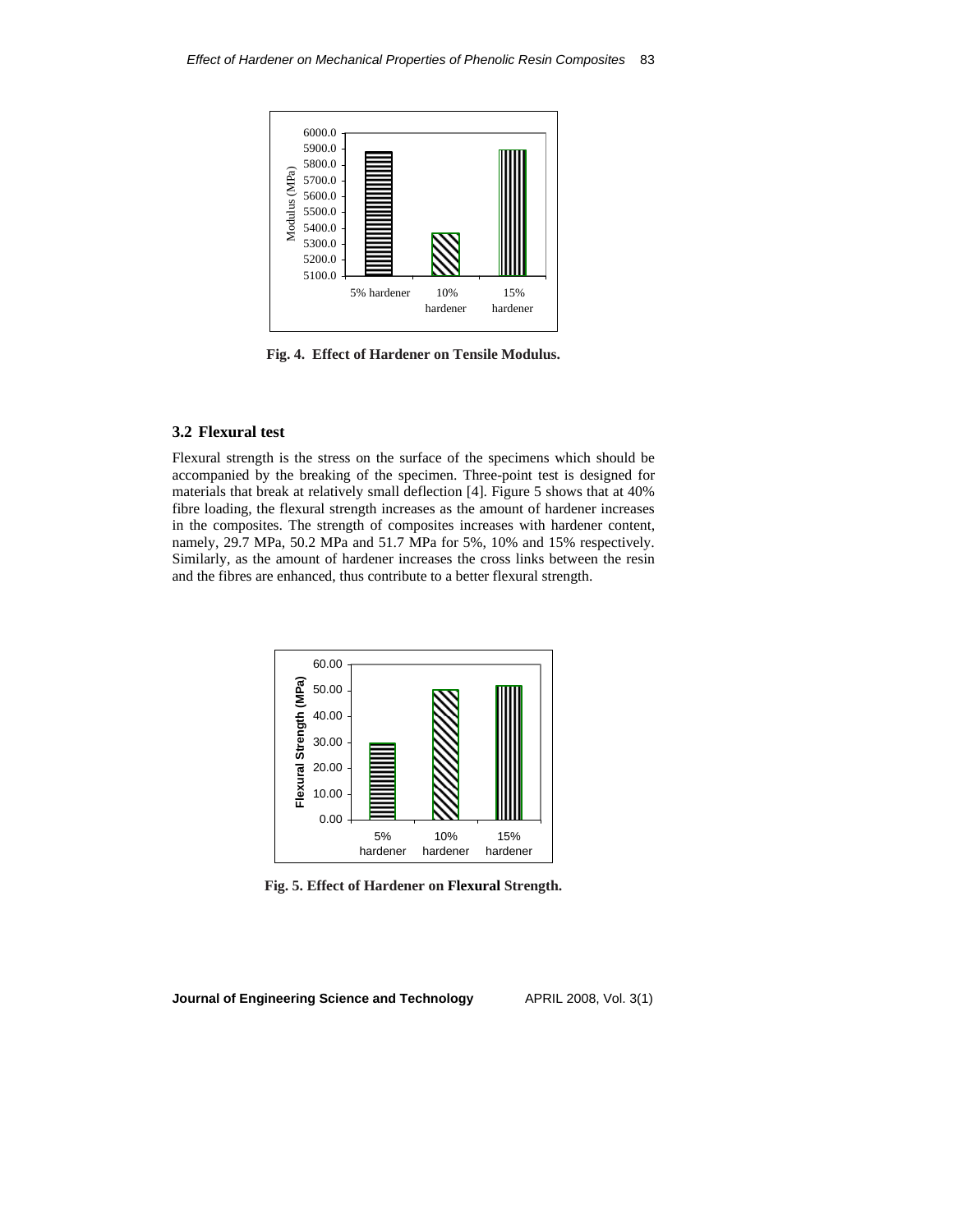

**Fig. 6. Effect of Hardener on Flexural Modulus.** 

The same trend is observed for flexural modulus. An increase of 5%, 10% and 15% in hardener content, at 40% fibre loading, are 45.0 MPa, 58.4 MPa and 88.4 MPa respectively (as shown in Figure 6). This indicates that increasing the hardener content improves the modulus [5]. The composite with 15% hardener and 40% fibres content gives the highest modulus at 88.4 MPa. Again the improvement in cross-linking could contribute to this increase in flexural modulus.

## **3.3 Hardness test**

Hardness is a resistance to penetration, wear, a measure of flow stress and resistance to cutting and scratching [10]. Figure 7 shows that increasing the hardener, increases the hardness of the specimens. It is generally known that, when fibres or other types of reinforcement are incorporated into a resin, the presence of the reinforcement can affect the curing process; this can affect the properties of the cured resin [3]. Figure 7 shows that increasing the hardener content have also improved the hardness value. The increment of the hardness value for 40% fibre loading are from, 83.9HRR, 83.5 HRR and 85.4 HRR for 5, 10 and 15% hardener content respectively. This shows that the mixture of hardener and the resin are highly homogeneous if the percentages of hardener are increased. Increasing the hardener content restricted the percentage of resin available for the cross linking and resulted in a rigid interface, thus improves the hardness. However, for 10% hardener content, similar to the results obtained on tensile modulus, there was a reduction in the hardness due to the preparation problem.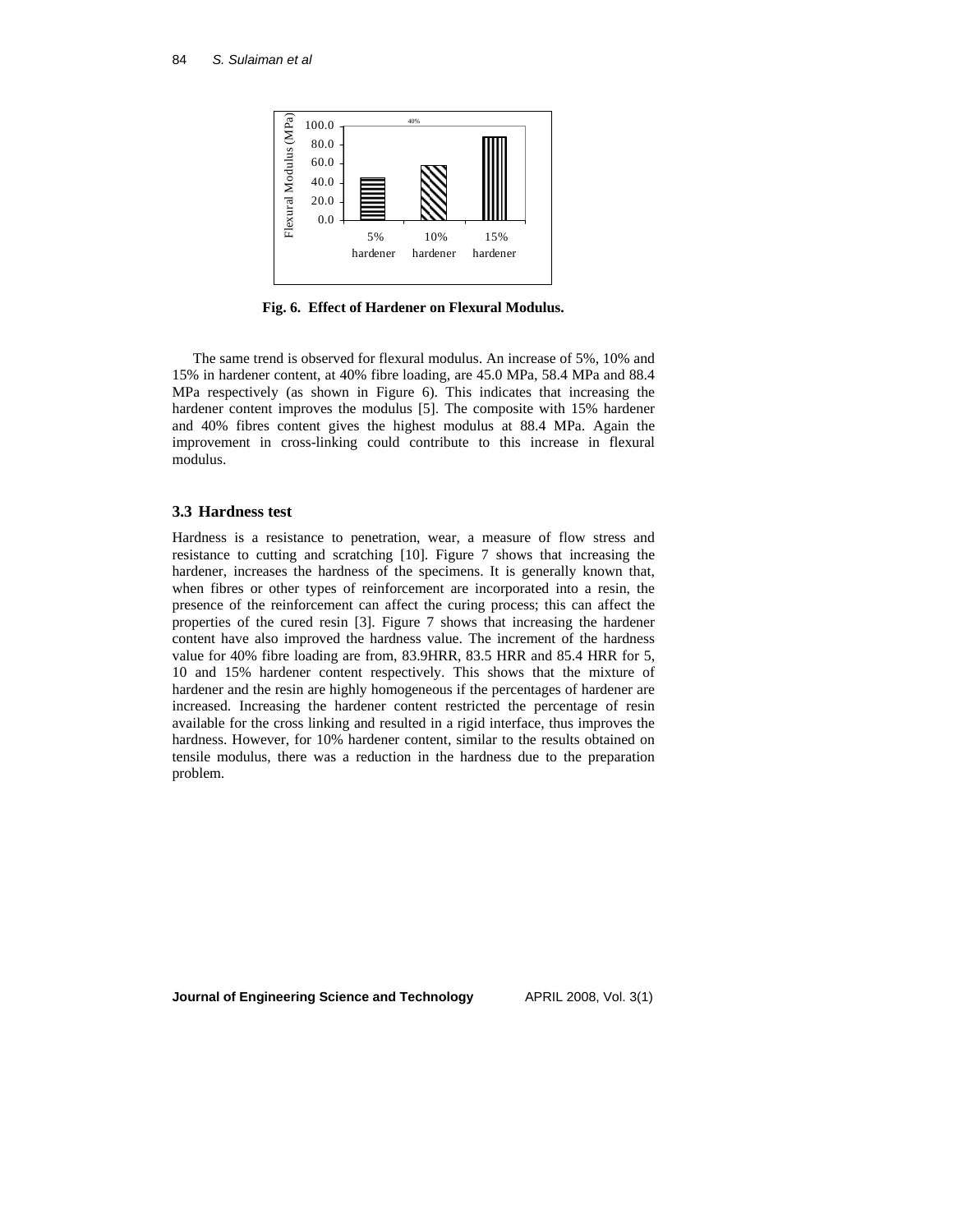

**Fig. 7. Hardness at Different Percentages of Hardener and Fibre Loading.** 

### **4. Conclusion**

In this study, the effect of hardener on mechanical properties of carbon reinforced phenolic resin composites has been examined. According to obtained results it can be concluded that:

- In tensile, flexural and hardness test analysis, increasing the hardener to 15% are found to improve the strength and hardness. This shows that cross linking between the resin and hardener are maximum at this percentage.
- The ultimate tensile strength (UTS), flexural strength and hardness for 15% of hardener are 411.9 MPa, 51.7 MPa and 85.4 HRR respectively.

This phenolic resin composite can achieve the standards of industrial applications especially in the area of automotive design with lower weight compare to metal counterparts.

#### **Acknowledgements**

The authors acknowledge financial support from the Ministry of Science, Technology and Innovation, Malaysia (MOSTI).

#### **References**

- 1. Chen-Chi M.A, Shang-Chin Sung, Feng-Yih Wang, Long Y. Chiang, Lee Y.Wang,Chin-Lung Chiang (2001). Thermal, mechanical, and morphological Properties of Novolac-Type Phenolic Resin Blended with Fullerenol Polyurethane and Linear Polyurethane*. Composites: Part B,* 36, 2436-2443.
- 2. Donnet, J.B, Rebouillat, S., Wang, T. K. and Peng, J.C.M. (1998). Carbon Fibres. 3rd edition. Marcel Dekker, Inc.
- 3. Ho, S.C., Chern Lin, J.H., Ju, C.P. (2005). Effect of fibre addition on mechanical and tribological properties of a copper/phenolic-based friction material, *Wear,* 258, 861–869.
- 4. Hodgkinson, J. M. (2000). Mechanical Testing of Advanced Fibre Composites. CRC Press, New York.